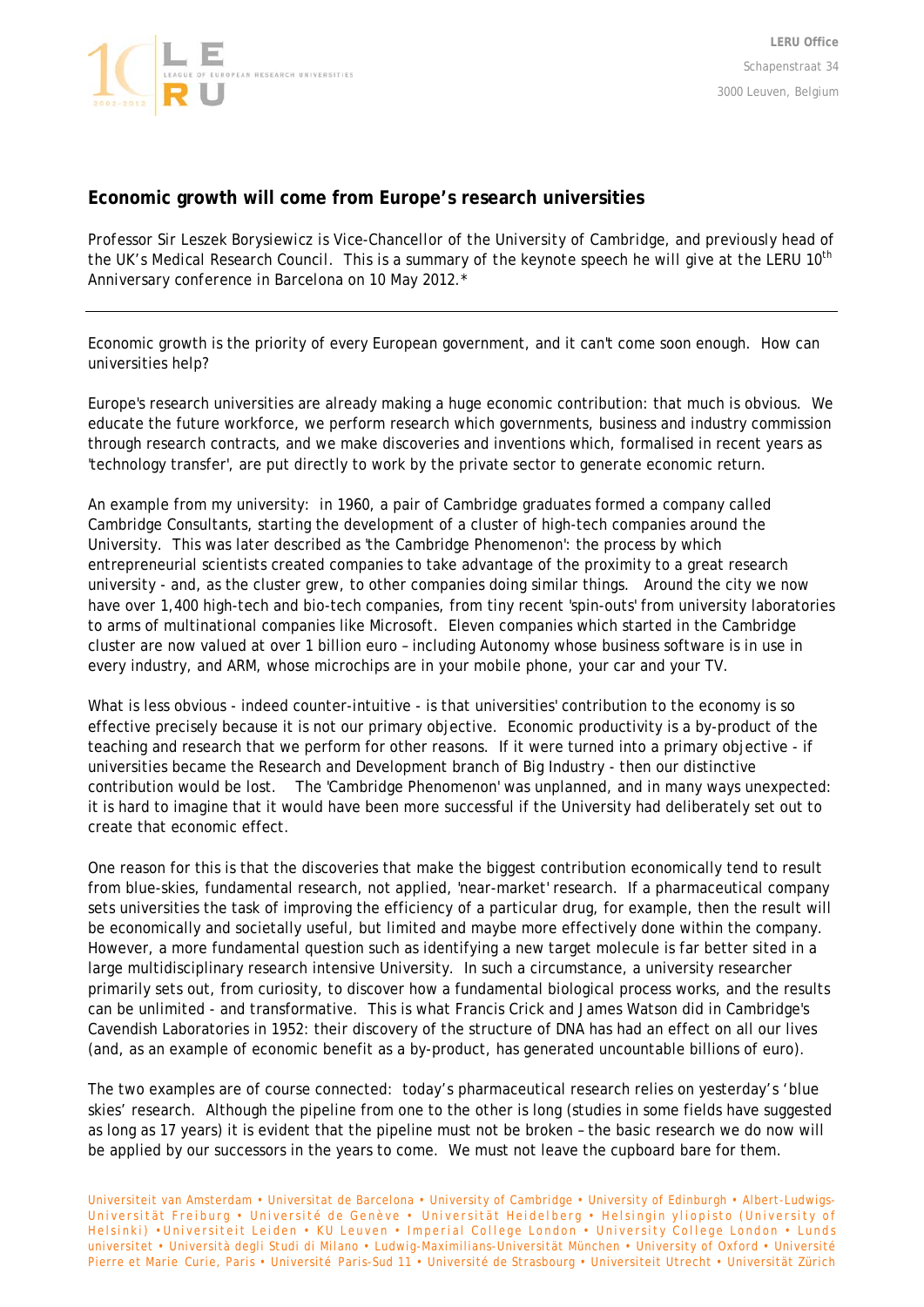

George Porter - a former President of the Royal Society, the UK's science academy – went further, insisting that fundamental research and applied research are at heart the same thing: "there are two types of research: applied, and not-yet-applied".

Europe is fortunate to have strong, research-intensive universities which can step up to meet these challenges. Many of them are members of the League of European Research Universities (LERU) which is asking, at its 10th Anniversary Conference this year, what the research university of the future will look like. It is a timely question, since the European Union is completing the design of its next research funding framework, Horizon 2020 - a programme that will see more than 80 billion euro over 7 years directed at research and innovation in Europe. These large sums have the ability to shape how Europe's universities develop.

Should our universities focus only on fundamental, blue-skies research, and leave 'applied' research and innovation to research institutes, and private-sector R&D labs? The example of the Cambridge Phenomenon argues strongly against this: what the University of Cambridge can offer to the companies in the cluster is access to an entire spectrum of research from fundamental to applied, with the support services (technology transfer offices, science parks and incubators, seed funding) that go with it. Separating "applied" from "not-yet-applied" would certainly not be wise, and may not even be possible.

It is important, then, that universities are the location for research of all kinds – not least because universities are the last institutions able to integrate knowledge from many different sources and many different disciplines. Universities can identify interesting developments in unexpected places and combine them to produce practical solutions to big problems. We can do this because of our academic breadth, because we are autonomous, and because we give freedom to our individual researchers to follow promising scents. Although our physicists and biotechnologists might invent a new gadget with the potential for financial profit, our arts and humanities faculties – sociologists, economists, lawyers – can transform that potential into sustainable socio-economic benefit. As integrators, we can match research funding to societal problems.

In designing Horizon2020, then, the EU should recognise that it is university research, both applied and "not yet applied", that produces the sustainable, long-term growth that Europe desperately needs.

It is worth asking why universities want these onerous responsibilities. The answer lies in our mission: to serve society. If ever there was a time when academia was in contrast to the 'real world', that time is surely over. Serving society is at the core of what we do. By pursuing research in all disciplines and at all points in the spectrum, from the most direct form of applied innovation to the most fundamental inquiry into the way the world works, Europe's universities hold the key to growth in our economies - and our societies.

\*This statement is fully supported by the rectors of the League of European Research Universities:

Dymph van den Boom (Universiteit van Amsterdam), Dídac Ramírez i Sarrió (Universitat de Barcelona), Timothy O'Shea (University of Edinburgh), Hans-Jochen Schiewer (Albert-Ludwigs-Universität Freiburg), Jean-Dominique Vassalli (Université de Genève), Bernhard Eitel (Ruprecht-Karls-Universität Heidelberg), Thomas Wilhelmsson (University of Helsinki), Paul F. van der Heijden (Universiteit Leiden), Mark Waer (Katholieke Universiteit Leuven), Keith O'Nions (Imperial College London), Malcolm Grant (University College London), Per Eriksson (Lunds universitet), Enrico Decleva (Università degli Studi di Milano), Bernd Huber (Ludwig-Maximilians-Universität München), Andrew Hamilton (University of Oxford), Jean Chambaz (Université Pierre et Marie Curie), Guy Couarraze (Université Paris-Sud), Alain Beretz (Université de Strasbourg), Bert Van der Zwaan (Universiteit Utrecht), Andreas Fischer (Universität Zürich)